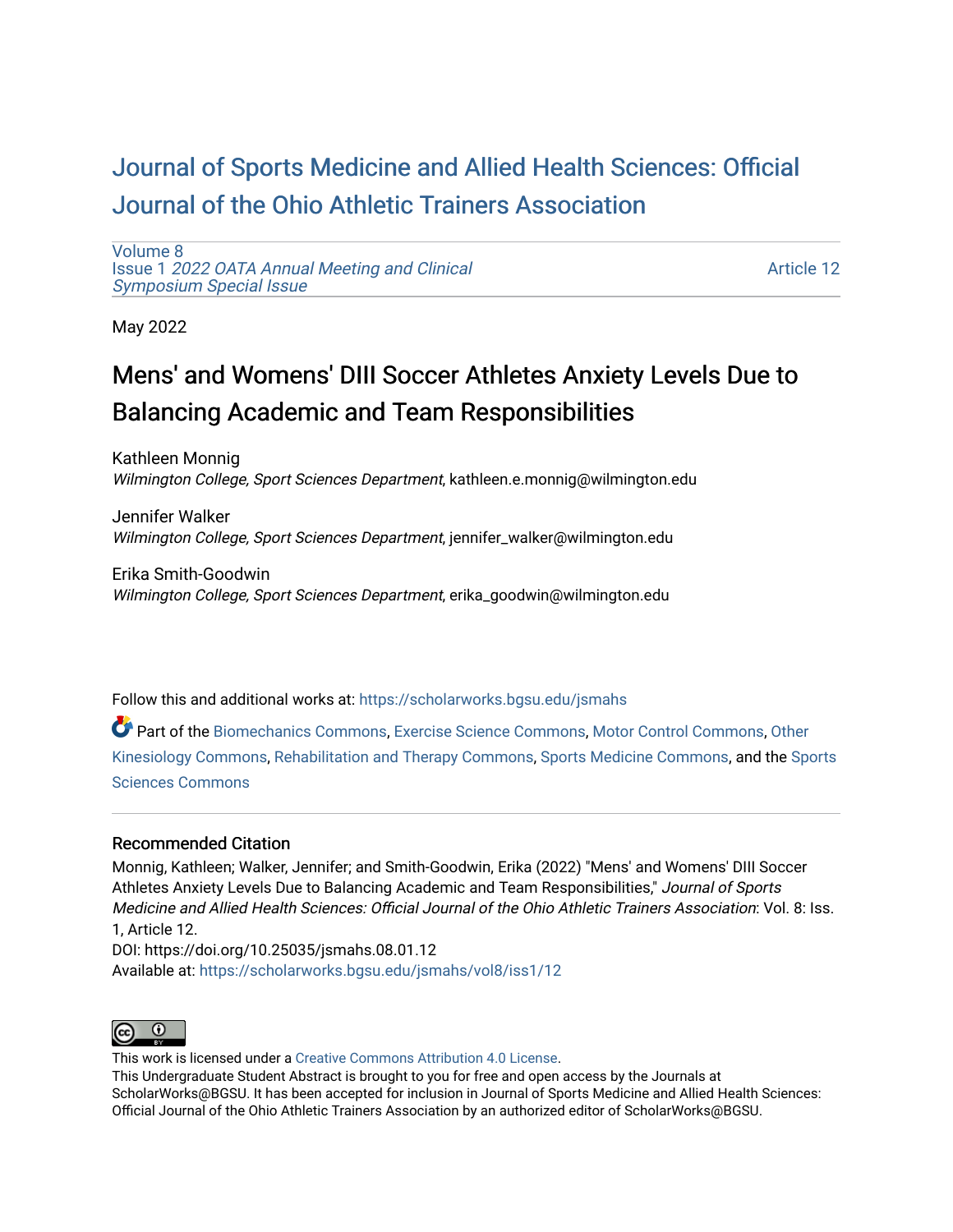### *Mens'* and *Womens' Division III Soccer Athletes Anxiety Levels Due to Balancing Academic and Team Responsibilities*

Kathleen Monnig; Jennifer Walker M.A., AT, ATC; Erika Smith-Goodwin PhD, AT, ATC Wilmington College, Sport Sciences Department

#### *OBJECTIVE*

The purpose of this study was to investigate anxiety levels due to balancing academic and team responsibilities in one Division III womens' and mens' soccer teams.

#### *DESIGN and SETTING*

Descriptive survey research. A paper survey was distributed. Independent variables were the Division III men's'/women's' soccer athletes (starters/non-starters, grade levels). The dependent variable was anxiety levels of the mens' and womens' student athletes.

#### *PARTICIPANTS*

Convenience sample of 54 soccer athletes  $(N=54)$  100% return rate. 44% (n=24) were women's soccer, 54% (n=30) were men's soccer, one survey was not used.  $30\%$  (n=16) freshman,  $15\%$  (n=8) sophomores,  $24\%$  $(n=13)$  juniors, 28%  $(n=15)$  seniors, 2%  $(n=1)$ 5th year. 50% (n=27) starters, 48%(n=26) non-starters.

#### *INTERVENTION*

20 question survey. Face validity and content validity was established. IRB was obtained. Descriptive statistics (frequency counts and percentages), Pearson Chi Square Test (grouping variable: gender and starters/nonstarters), Kruskal Wallis Tests (grouping variable: grade level) were used. Alpha level set at p=.05 *a priori*.

### *MAIN.OUTCOME.MEASURE*

5-point, 6-point Likert scale.

#### *RESULTS*

19% ( $n=10$ ) of athletes "strongly disagreed", 33% (n=18) "disagree" they had feeling nervousness, panic, breathing rapidly,

increased heart rate, difficulty controlling worry when participating in team responsibilities. 43% (n=23) "agree", 24% (n=13) "disagree" "had anxiety symptoms during stressful week of exams, assignments, balancing going to games, practices" 30%  $(n=16)$  "disagree,"  $41\%$   $(n=22)$  "agree," have had anxiety symptoms increase on game 39%  $(n=21)$  of the student athletes agreed with the statement,  $17\%$  (n=9) of the student athletes strongly agree  $(x^2 = 18.855$ , df=4, p= <.001) "I have had anxiety symptoms increase during a busy week of exams and assignments that need to be done."  $28\%$  (n=15) of the student athletes agree with this statement,  $7\%$  (n=4) of the student athletes strongly agree  $(x^2=$ 16.004, df=4  $p=.003$  "I had the feeling of nervousness, panic, rapid breathing, increased heart rate, difficulty controlling worrying, trouble sleeping, being tired or weak, or gastrointestinal issues while completing my academic responsibilities." 43% (n=23) "agreed" 15% (n=8) "strongly agreed"  $(x^2=13.980$ , df=4, p=.007) "I have had anxiety symptoms during a stressful week of exams, assignments and also balancing going to games and practices."  $4\%$  (n=2) "strongly disagreed" 11% (n=6) starters "disagreed"  $(x^2 = 25.246$ , df=4, p= <.001) in male student athletes "As a starter I have had an increase of anxiety symptoms included on game day." 9%  $(n=5)$  of the non-starters "agreed" 6%  $(n=3)$  of non-starters strongly agreed  $(x^2=20.260)$ , df=4,  $p$ =<.001). "As a non-starter I have had anxiety symptoms increase when the coach tells me to get warmed up to go into the game."  $38\%$  (n=3) of the sophomores "agreed",  $13\%$  $(n=1)$  of sophomores "strongly agreed" (H= 12.445, df=4,  $p=014$ ) in grade levels "As a starter I have had anxiety symptoms on game day."